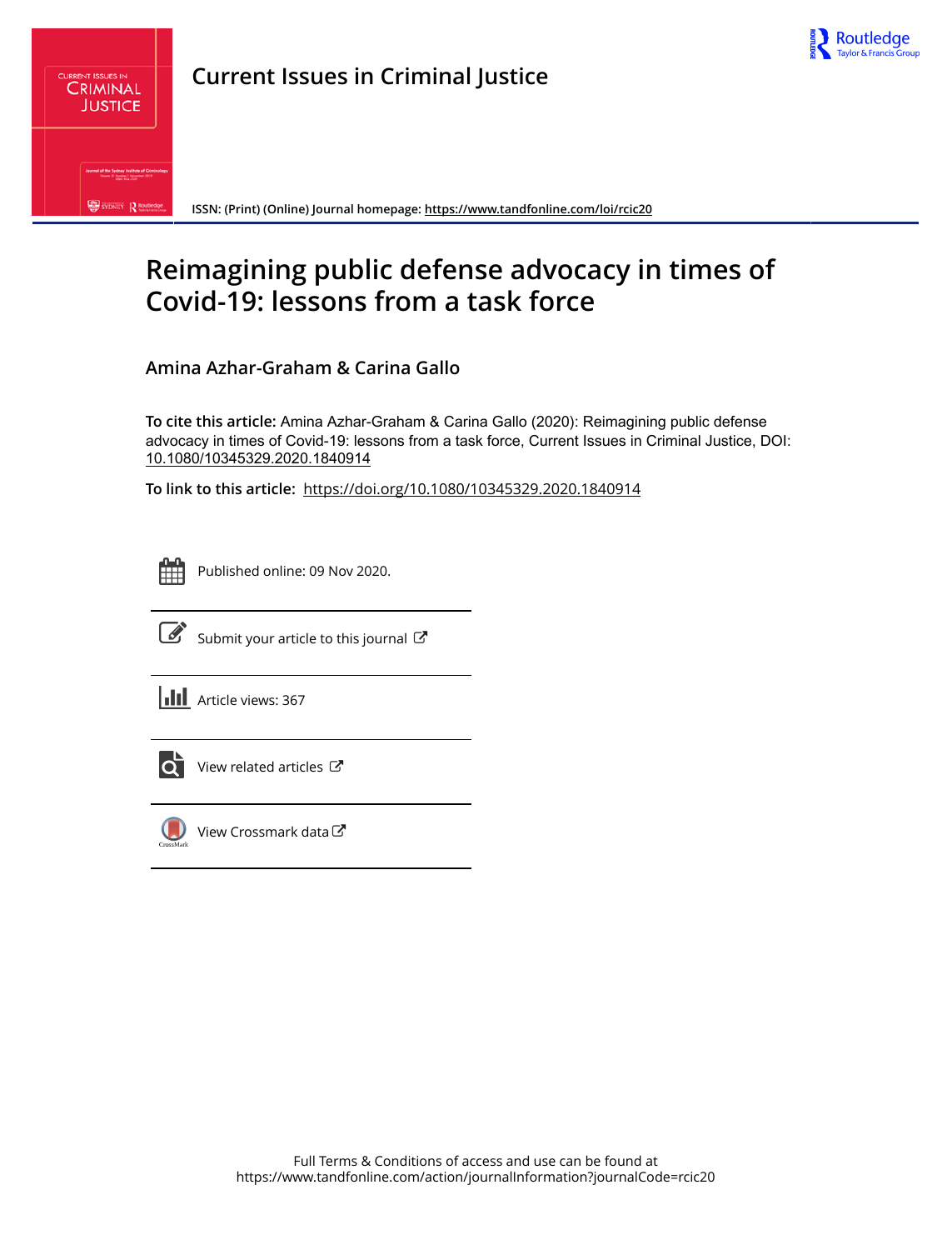

Check for updates

# Reimagining public defense advocacy in times of Covid-19: lessons from a task force

## Amina Azhar-Graham <sup>a</sup> and Carina Gallo <sup>b</sup>

<sup>a</sup>Contra Costa Public Defenders Office, Martinez, USA; <sup>b</sup>Department of Criminal Justice Studies, San Francisco State University, San Francisco, USA

#### **ARSTRACT**

In March 2020, the Contra Costa Public Defenders Association (CCPDA) established a task force to counter the injustices and dangers experienced by clients in custody during the Covid-19 pandemic. The purpose of this commentary is to describe the background and work of the task force, discuss the lessons learned and finally, to identify opportunities for reshaping the criminal justice landscape. In response to the humanitarian crisis in jail, the task force fought for systematic reform, including decarceration. However, while faced with increasingly divergent challenges arising from the pandemic, the task force became overextended, reverting its focus onto membership. The task force's main lesson is that alliances with other organizations are essential to propel political and legislative change. The Covid-19 task force provided a platform for CCPDA to publicly protest the treatment of incarcerated people, while also providing an opportunity to rethink its role as a political organization. Moving forward, public defenders can, in collaboration with other organizations, play an essential role in criminal justice reform. To prevent future deaths of people in custody during this and future pandemics, we must find alternatives to the current correctional system.

#### **KEYWORDS**

Covid-19; jails; labor union; public defenders; task force.

#### **Introduction**

<span id="page-1-1"></span>The Covid-19 pandemic has unveiled enduring social, economic, racial, and health inequities in the United States, where few have suffered more than the carceral population. Incarcerated people often lack access to quality healthcare (Wilper et al., [2009\)](#page-5-0) and hygiene care items, such as soap, while other protective methods like alcoholbased hand sanitizers are considered contraband. They also reside in overcrowded jails, which prohibits social distancing. The incarcerated populace is heavily overrepresented by Black and Brown men, and geriatric men are among the fastest-growing demographics; risk-groups that have been hit hard by the pandemic (Laurencin & McClinton, [2020](#page-5-1)). In concurrence with unsanitary and cramped living conditions, high-risk groups create the perfect storm for Covid-19 outbreaks to erupt. The Covid-19 crisis at San

<span id="page-1-0"></span>CONTACT Carina Gallo @ [cgallo@sfsu.edu](mailto:cgallo@sfsu.edu) Department of Criminal Justice Studies, San Francisco State University, 1600 Holloway Ave., San Francisco, CA 94132, USA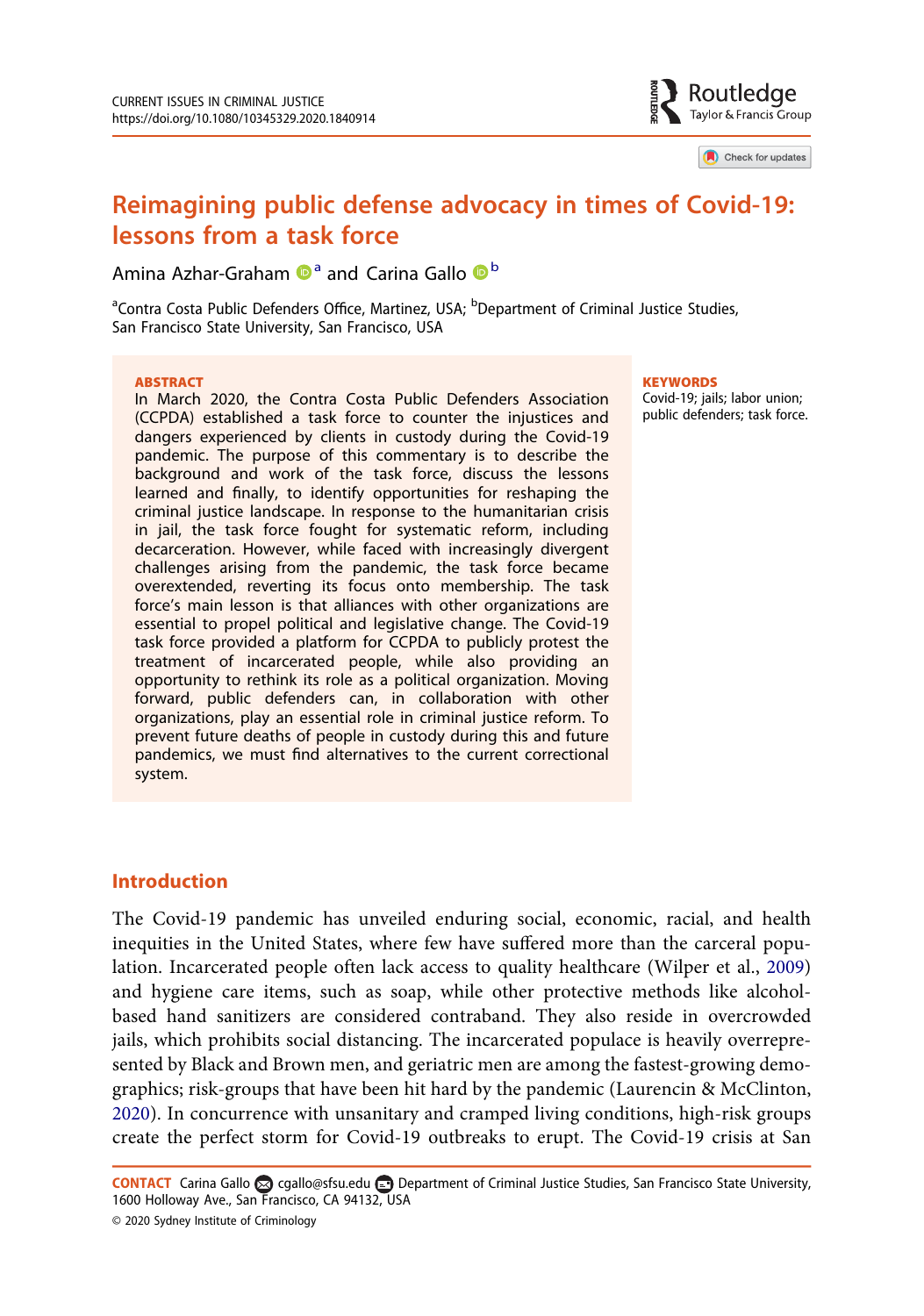Quentin State Prison highlights the fear of incarcerated people now facing the possibility of severe illness and death.

<span id="page-2-3"></span><span id="page-2-1"></span>The conditions in United States jails and prisons have, by and large, been driven by agencies and interest groups, which have dramatically transformed the penal field. Prison officers' unions have, for example, been successful in facilitating the politicization of imprisonment (Page, [2013](#page-5-2)). Although gaining traction in the last decade, actors, including public defenders, challenging systemic inequities in the criminal justice system have faced more difficulties in winning political support (Buskey, [2007\)](#page-5-3). Although fighting social justice is one of the motivations for public defenders to remain on their job (Baćak, Lageson, & Powell, [2020](#page-5-4)), understaffed and underfunded public defender's offices have limited ability to engage in political advocacy. They also represent marginalized communities, and without the power of wealth, there is little prosperity in moving criminal justice reform (Taylor-Thompson, [1999](#page-5-5)).

<span id="page-2-5"></span><span id="page-2-2"></span><span id="page-2-0"></span>The Covid-19 pandemic has created an opportunity for public defenders to rethink their role as political advocates. For instance, the National Organization for Public Defence (NAPD, [2020\)](#page-5-6) has created a public Covid-19 resource page on the national level. A local level example is the Contra Costa Public Defenders Association (CCPDA) task force in California, which was established in March of 2020 to tackle injustices facing incarcerated clients. The purpose of this commentary is to describe the background and work of the CCPDA task force, discuss the lessons learned and finally, to identify opportunities for reshaping the criminal justice landscape.

#### Background and work of the task force

<span id="page-2-4"></span>In mid-March of 2020, courthouses across California shut down in an attempt to curb the spread of Covid-19. As statewide orders (Judicial Council of California, [2020\)](#page-5-7) suspended criminal trials and allowed for delays in court proceedings, clients lost their rights to speedy arraignment and trial. Rather than arraignments taking place within 48 hours, some people were held in custody for up to a week awaiting charges and bail information. The jail also instituted mandatory quarantines resulting in people being held for more than two weeks without a courtroom appearance. The delays trapped clients in unsanitary and overfilled jails in which the spread of Covid-19 could thrive. The wait further impacted the local community, as some clients faced job losses and evictions while waiting to be released.

Despite the state government's push for face masks and hand sanitizer usage, Contra Costa County jails handed out only one bar of soap and one reusable mask per incarcerated person. The jails also continued double-bunking people, with little ability to socially distance. While some clients were more likely to contract the virus, others were more vulnerable because of the lockdown procedures. Incarcerated people were refused family visits, and phone calls were decreased to two five-minute calls daily, which exacerbated the physical and mental well-being of socially isolated people who also lived in fear of contracting the virus. Subsequently, public defenders were on the phone, sometimes late into the night, acting as lifelines between incarcerated clients and their loved ones.

As a response to the challenges related to Covid-19 in jails, the CCPDA quickly created a task force. The task force aimed to (1) propel systemic reform related to bail, decarceration and jail conditions and (2) ensure member and client safety during the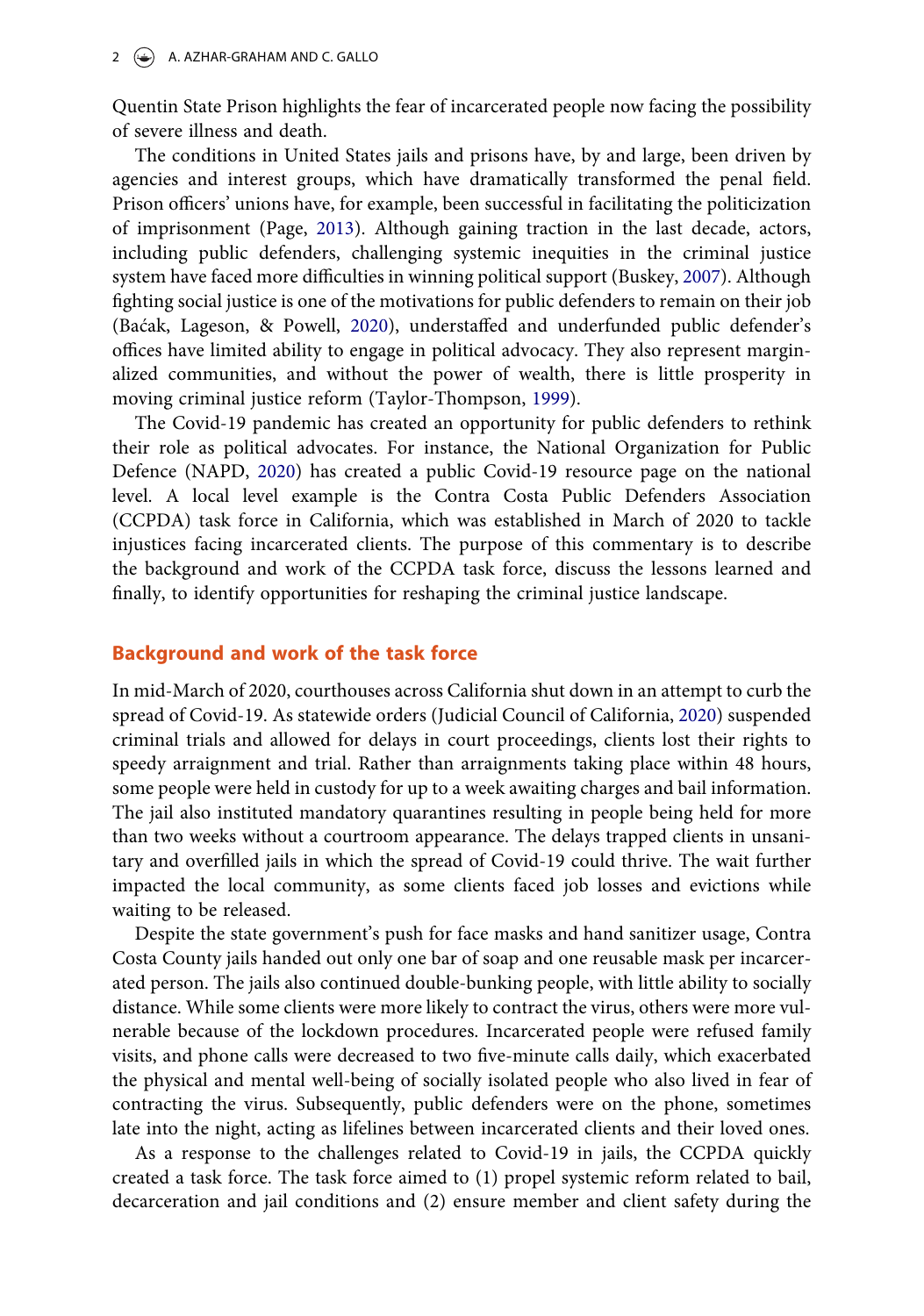pandemic. The task force divided the work into the following areas: social media, data analysis and external alliance-building. The social media campaigns raised emergency bail funds and urged juvenile hall closure by highlighting the impact on children's mental health and jail conditions. Other task force members compared Sheriffs' booking data with public defender clients lists and created spreadsheets to identify groups in urgent need of release, such as elderly and medically vulnerable people, people held on minor non-violent offenses, and those with a release date within 90 days. Public defenders then used the information to negotiate plea deals and early release. The task force also built alliances with the Contra Costa County Office of the Public Defender's management team, the Sheriff's department, the District Attorney's Office (DA), and Contra Costa County Labor Relations Unit. Through negotiations, public defenders requested in-person visits, telephone installation, and increased client-family contact at jail. While public defenders were granted in-person visits, those meetings took place while separated by plexiglass with ventilation holes. Consequently, advocates and clients yelled, sometimes pulling down masks and leaning into the ventilation holes to be heard, potentially increasing the risk of Covid-19 spread. The plexiglassed rooms also left attorneys and clients concerned about being overheard discussing sensitive case matters, which prompted the task force to request installation of telephones in the visiting room. The task force also urged increased family contact and socially distanced visits with case experts. Subsequently, tablets were purchased for incarcerated people to have virtual meetings with experts, family and other loved ones. While the use of tablets may seem optimistic, families without access to smart technology continue to receive only two short daily telephone calls, revealing how impoverished people continue to be hit the hardest during the pandemic. Finally, the task force created a Legal Observer Unit where members appeared as neutral observers of law enforcement at demonstrations facilitated by local grassroots organizations. The observers documented law enforcement conduct and communicated what they experienced with the organizers. The aim was to hold law enforcement accountable and build trust with local activists who may be suspicious of public defenders as enforcers of an unjust system.

#### Lessons from the task force

When CCPDA created the task force in March 2020, regular public defender work had ceased, creating a space to explore political advocacy and taking on new challenges. As Contra Costa County courts reopened in May, with some proceedings taking place virtually, public defenders faced a case backlog while also being assigned new cases. New concerns for individual safety and questions about how masks, virtual court and social distancing would impact the judicial process also arose. Hence, the CCPDA task force was met with a litany of unexpected challenges, pulling it in many different directions. As a result, task force members shifted focus from systematic reform to case work.

Similar to previous research (eg, Buskey, [2007](#page-5-3)), the main lesson from the task force is that alliances with other organizations are essential to driving political and legislative change. Page [\(2013](#page-5-2)) has, for instance, shown that the success of prison officer unions flowed from its partnership with punitive crime victims' groups. The CCPDA task force worked on alliance-building with other government agencies but collaborated mainly with non-governmental grassroots organizations on legal observation at local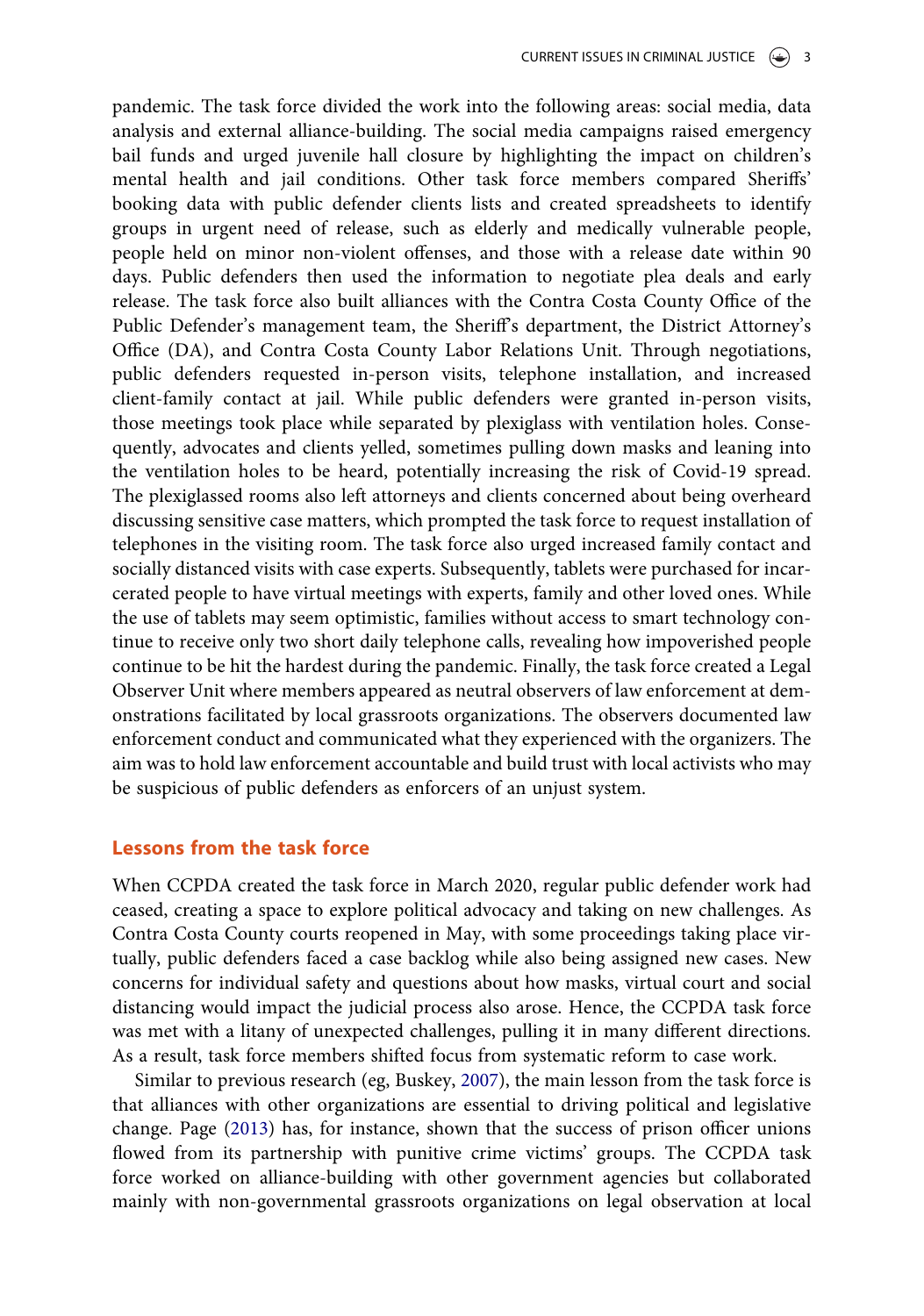#### 4  $\leftarrow$  A. AZHAR-GRAHAM AND C. GALLO

demonstrations starting in July of 2020. Had the task force connected with grassroots organizations sooner, more lasting reform could have been achieved. As an extension of CCPDA, the task force found it challenging to achieve systematic reform given its mandate to provide services to its members first. While the Public Defender's Office churns within the bureaucratic system that feeds the DA's office and the Sheriff's Department, it is reliant on and obligated to both county legislation, county budget and local rules. As the CCPDA is closely tied to the Public Defender's Office, it is affected by similar restrictions. Like most governmental agencies, budget cut fears due to economic downturns are substantial; thus, the CCPDA must focus on membership employment and safety first. The union could also face retaliation from the public, media and local government for engaging in matters outside its mandate, which may impact an already vulnerable Public Defender's budget. By building alliances with other grassroots organizations, a labor bargaining unit's limitation can be lifted to afford a discussion on alternatives to current carceral politics while also pursuing and lobbying for more radical policy reforms.

While some incremental reforms were implemented during the pandemic, such as reduced bail and early release, those were temporary measurements stemming from the need of decarceration during the pandemic. The partnership between CCPDA and Contra Costa County governmental agencies has mostly stopped, and few, if any, clients are receiving reduced bail and early release. As such, none of the pandemic improvements will have a lasting effect on the lives of incarcerated people.

The impact of the changes taking place in courts and jails during the Covid-19 pandemic are yet unknown and will be studied in the years to come. For example, how do virtual courts impact the privacy, report-building and fair and equal protection of clients? Will jail phones replace contact visits that require meetings behind plexiglass or virtual visits quoting public health concerns? These questions are difficult to answer while we are still battling the pandemic.

### Opportunities for reshaping the criminal justice landscape

The Covid-19 pandemic provided CCPDA with a platform to expose and critique the inhumane treatment of incarcerated people, as well as the government's unwillingness to protect them. While the government put in place regulations of social distancing, increased sanitation and virtual options for other members of society, it refused the mass release of people from correctional institutions. By suspending the rights of the incarcerated during a public health crisis, we underscore the class differentiation in society in which poor and marginalized clients continue to face harm at a higher rate. To prevent future pandemic-related deaths, we must find alternatives to the current carceral system. While the long-term consequences of Covid-19 are unknowable, we can with certainty say that current policies present a substantial risk to incarcerated people, which makes it difficult to flatten the curve for everyone.

The pandemic also brought public defenders an opportunity to reimagine their roles as political advocates. While working more holistically and approaching broader issues of decarceration in collaboration with other organizations, Contra Costa County temporarily experienced changes including decreased in-custody bail and early release considerations. Moving forward, public defenders can, in collaboration with other organizations